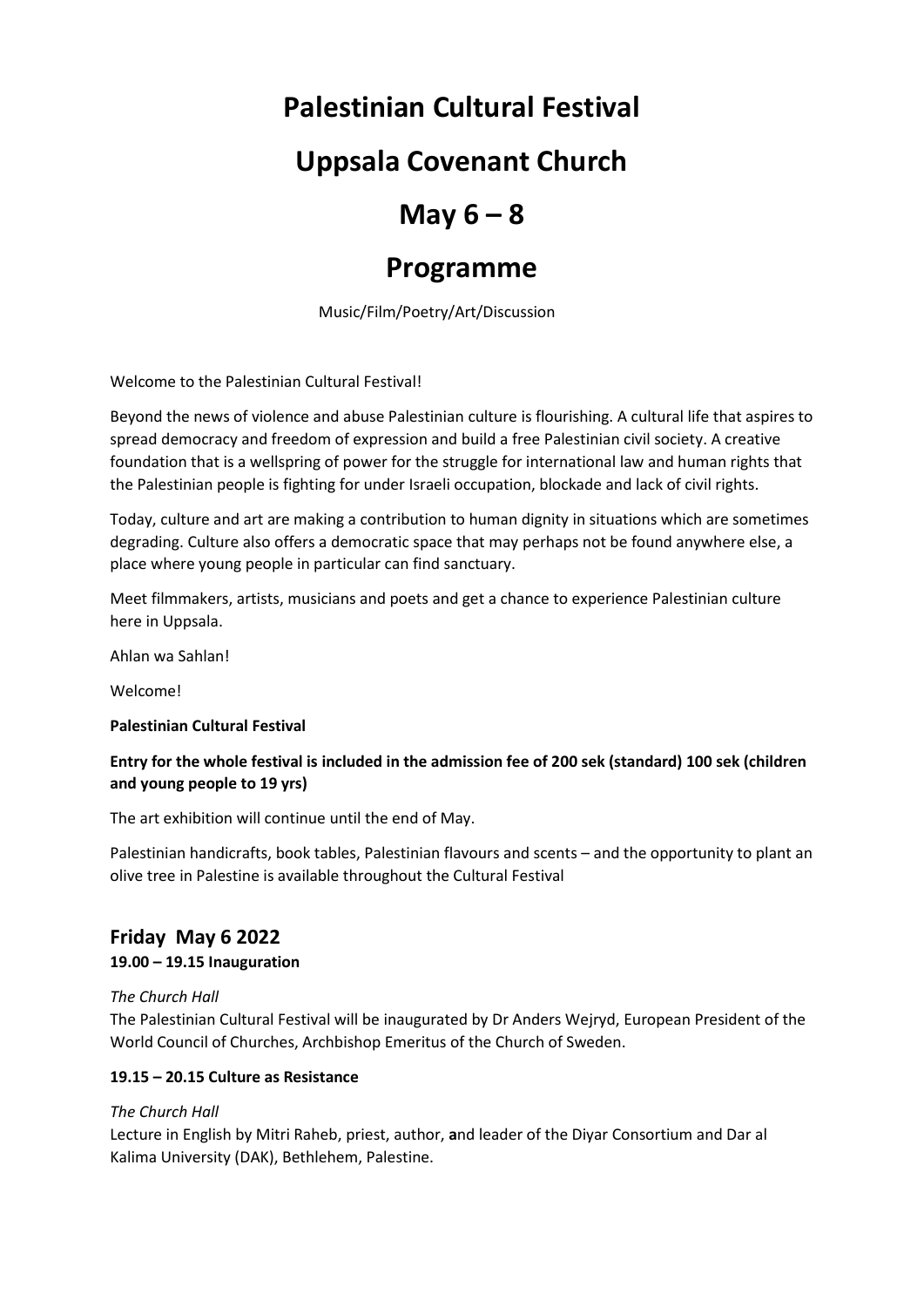## **20.30 – 22.00 Dandanat**

### *The Church Hall*

Dandanat is organized annually by the Study Association Bilda and Diyar Consortium. It is a festival, a study trip and a meeting place where Swedish and Palestinian groups meet and make music together in The Holy Land.

Dandanat will be presented in words and pictures, and we will hear memories and live music from former festival participants.

## **Saturday, 7 May 2022**

## **10.00 – 11.15 Short films**

## *Skogstibble*

Wisam Al Jafari and Shayma' Awawdeh guides us into current Palestinian short films

The films are: Ambiance (Director: Wisam Al Jafari), Area C (Director: Salah Abu Nimeh), 4th Floor (Director: Shayma' Awawdeh), Living of the Pigeons (Director: Baha Abu Shanab)

Shayma' Awawdeh is a Palestinian filmmaker and cinematographer. She was born in 1994. She has a degree in documentary film and took her bachelor's degree in film production at Dar Al-Kalima University. She first worked as a teaching assistant for a photography course at DAK and now trains children to make films.

Wisam Al Jafari is a Palestinian film maker from Bethlehem. 2019 he obtained his BFA in filmmaking at Dar al Kalima University. Wisam directed several narratives and experimental short films such as the film "AMBIANCE" which won the third prize at cinefoundation at Cannes film festival 2019. He worked as assistance director, location manager, camera assistance and sound engineer in many short and feature films. Wisam is in development of his first feature film.

## **11.30 – 12.30 Commitment to life! - Presentation by the Organizers**

*Tovensalen*  Palestinian People's Association – Fayek Saleh The Church of Sweden – Karin Axelsson Zaar, Head of the Middle East Unit ACT Church of Sweden Covenant Church Cultural Council – Gerhard Holmgren Friends of Dar al Kalima – Inger Jonasson Palestine Group in Uppsala – Gunnar Kraft The Swedish Association of Students Bilda – Magnus Stenberg Friends of Sabeel in Sweden – Marie Körner Kairos Palestine – Sweden – Sune Fahlgren

## **12.30 – 14.00 Break for lunch in town**

## **14.00 – 15.00 Art lecture with Faten Nastas Mitwasi**

*Church Hall*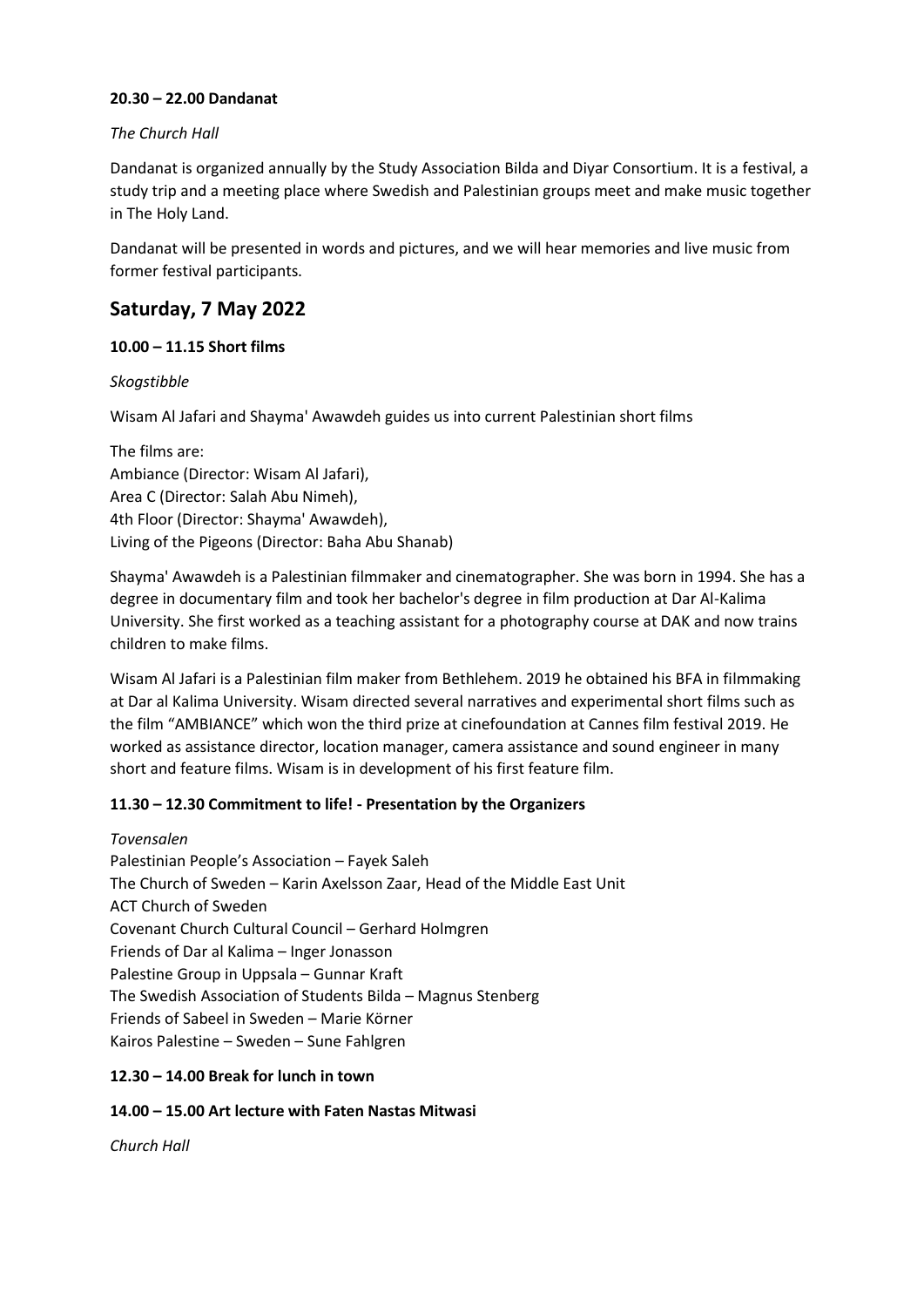Artist Faten Nastas Mitwasi, Bethlehem, will lecture on Palestinian art and present photos from the Karimeh Abbud Award, a photo award ceremony in memory of the first Palestinian female photographer.

## **15.00 – 16.00 Presentation of the art exhibition and artists**

## *Gathering in the gallery*

## The artists:

Ahed Izhiman uses various media such as photography, painting, sketches and video art to express his art. He lived through the Second Intifada and tried to understand what it meant to be a "Jerusalemite" with many restrictions and limitations. This duality is reflected in much of his work.

Awni Mohamed is a photographer and visual artist. He was born in Jaramana refugee camp in Syria but now lives in Enköping. In Syria, he worked as a war photographer. In the exhibition, Awni works with acrylic on the theme of captivity. His art is both abstract and expressive.

Faten Nastas Mitwasi is an installation artist and uses both handmade and finished objects in her art, which reflects concern for the social, emotional and psychological aspects of life which arise from the politically troubled environment in Palestine. Her concept is home, identity, location and fragmentation.

Layla Hamdieh is a visual artist and uses mostly acrylic and pastel on canvas or cardboard but is happy to try new techniques. She likes tough structures and often uses glued sand or coffee to start working on, preferably with natural colours such as turmeric, henna and other spices that provide mixed colours. Her paintings have abstract symbolism and each artwork has a unique history.

## **16.30 – 17.45 Palestinian literature and literature about Palestine**

*Linnéstugan*  Book presentations by Kenneth Kimming.

The authors are: Susan Abulhawa, Naim Ateek, Sahar Khalifeh, Mitri Raheb, Brian J. Brown, Bernt Jonsson, Mats Svensson, Anne Sörman

## **16.30 – 17.45 Short films**

## *Skogstibble*

Wisam Al Jafari and Shayma' Awawdeh will guide us through contemporary Palestinian short films

The films: Ambiance (Director: Wisam Al Jafari), Area C (Director: Salah Abu Nimeh), 4th Floor (Director: Shayma 'Awawdeh), Living of the Pigeons (Director: Baha Abu Shanab)

## **18.30 – 20.00 Break for dinner in town**

## **20.00 – 20.30 Poetry reading with Amer Sarsour**

## *The Church Hall*

The poet Amer Sarsour will perform his poems. Amer Sarsour, sometimes called "Poet of the Poets", is a Palestinian born in the Yarmouk refugee camp, Damascus.